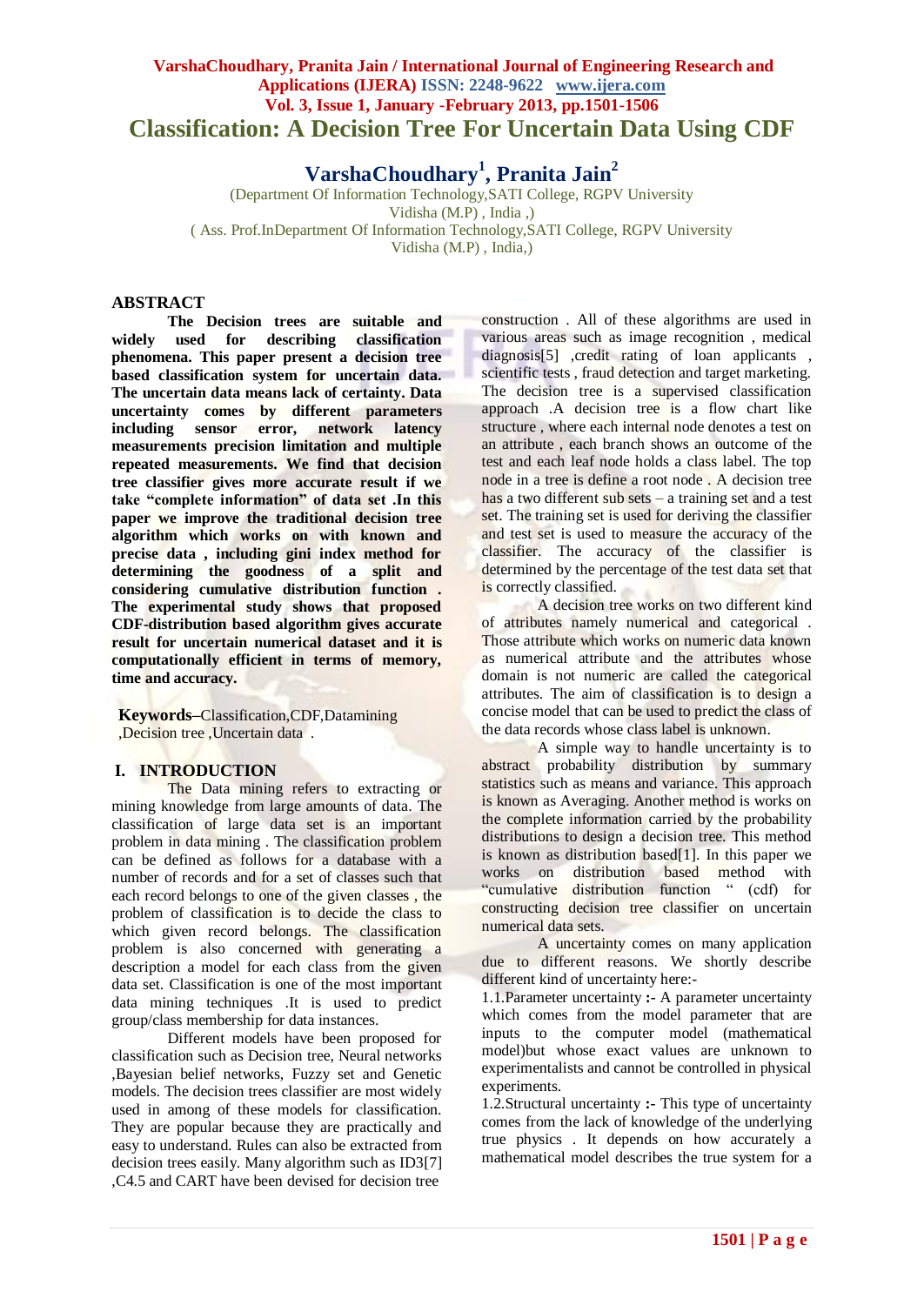real life situation , considering the fact that models are almost always only approximations to really.

1.3.Experimental uncertainty **:-** This type of uncertainty comes from the variability of experimental measurements. The experimental uncertainty is inevitable and can be noticed by repeating a measurement for many times using exactly the same setting for all inputs/variables. In this paper our contributions include :

1. A basic algorithm for building decision trees for uncertain numerical datasets.

2.A experimental study compare the classification accuracy achieved by the UDT based on pdf and UDT based on cdf .

3.A performance analysis based on cpu time , memory for both algorithm.

In the rest of this paper section 2 describes related work , section 3 describes problem definition , section 4 shows the proposed algorithm UDT-CDF and section 5 shows experimental study on both algorithm. The last section we concludes the paper.

### **II. Related Work**

There are many uncertain data classification algorithms have been proposed in the literature in recent years. Qin et al(2009b) proposed a rule – based classification algorithm for uncertain data[4]. Ren et al.(2009) proposed to apply Naïve Bayes approach to uncertain data classification problem. A decision tree is widely used classification models because of its advantage(Tsang et al 2009 [1],Quinlan 1993[2]). Various decision tree based classifiers for uncertain data are proposed by research. The C4.5 classification algorithm were extended to the DTU(Qin et al 2009a)[2] and the UDT (Tsang et al 2009)[1] for classifying uncertain data.(Qin et al 2009a) used probability vector and probability density function (pdf) to represent uncertain numerical attribute (Qin et al 2009b) and uncertain numerical attribute (Cheng et al 2003) respectively. They constructed a well performance decision tree for uncertain data (DTU).A C.Liang , Y.Zhang(2010) proposed an algorithm UCVFDT which works on dynamic and uncertain data streams [3] .Tsang et al (2009)[1] used the "complete" information " for pdf to construct a uncertain decision tree (UDT) and proposed a series of pruning techniques to improve the efficiency.

In our algorithm we use a cumulative distribution function to construct a uncertain numerical decision tree and it gives more accurate result compare to UDT which works on pdf[1]. A cumulative distribution function is basically probability based distribution function .

Another related topic is Fuzzy decision tree[13] . Fuzzy information models data uncertainty arising from human perception and understanding. The uncertainty reflects the vagueness and ambiguity of concepts, e.g., how cool is "cool". In fuzzy decision tree, both attributes and class labels

can be fuzzy and are represented in fuzzy terms[1]. Given a fuzzy attribute of a data tuple, a degree (called membership) is assigned to each possible value, showing the extent to which the data tuple belongs to a particular value. Our work instead gives classification results as a distribution: for each test tuple, we give a distribution telling how likely it belongs to each class .There are many variations of fuzzy decision trees, e.g., fuzzy extension of ID3[13] and Soft Decision Tree[14]. In these models, a node of the decision tree does not give a crisp test which decides deterministically which branch down the tree a training or testing tuple is sent. Rather it gives a "soft test" or a fuzzy test on the point-valued tuple. Based on the fuzzy truth value of the test, the tuple is split into weighted tuples (akin to fractional tuples) and these are sent down the tree in parallel[1]. This differs from the approach taken in this paper, in which the probabilistic part stems from the uncertainty embedded in the data tuples, while the test represented by each node of our decision tree remains crisp and deterministic. The advantage of our approach is that the tuple splitting is based on probability values, giving a natural interpretation to the splitting as well as the result of classification.

## **III. Problem Definition**

This section focus on the problem of decision-tree classification on uncertain data. We describe traditional decision trees in shortly. Then, we discuss how data tuples with uncertainty are handled.

### **3.1.Traditional Decision Trees :**

In our model, a dataset consists of d training tuples,  $\{t_1, t_2, \ldots, t_d\}$  and k numerical (realvalued) feature attributes,  $A_1, \ldots, A_k$ . The domain of attribute Aj is dom(Aj). Each tuple  $t_i$  is associated with a feature vector  $Vi = (v_{i,1}, v_{i,2}, \ldots, v_{i,k})$  and a class label  $c_i$ , where  $v_{i,j}$   $\epsilon$ dom(Aj) and  $c_i \epsilon$  C, the set of all class labels. The classification problem is to construct a model M that maps each feature vector  $(v_x,1,\ldots,v_x,k)$  to a probability distribution Px on C such that given a test tuple  $t_0 = (v_{0,1},..., v_{0,k}, c_0)$ ,  $P_0$  $= M(v_{0,1},..., v_{0,k})$  predicts the class label c0 with high accuracy. We say that  $P_0$  predicts  $c_0$  if  $c_0 =$ arg max c  $\epsilon$ C P<sub>0</sub> (c).[1]

In this paper we study binary decision trees with tests on numerical attributes. Each internal node n of a decision tree is associated with an attribute and a split point .An internal node has exactly 2 nodes, which are labeled "left" and "right", respectively .Each leaf node in a binary tree associate with class label.

To determine the class label of a given test tuple  $t_0$ , we traverse the tree starting from the root node until a leaf node is reached. When we visit an internal node n, we execute the test and proceed to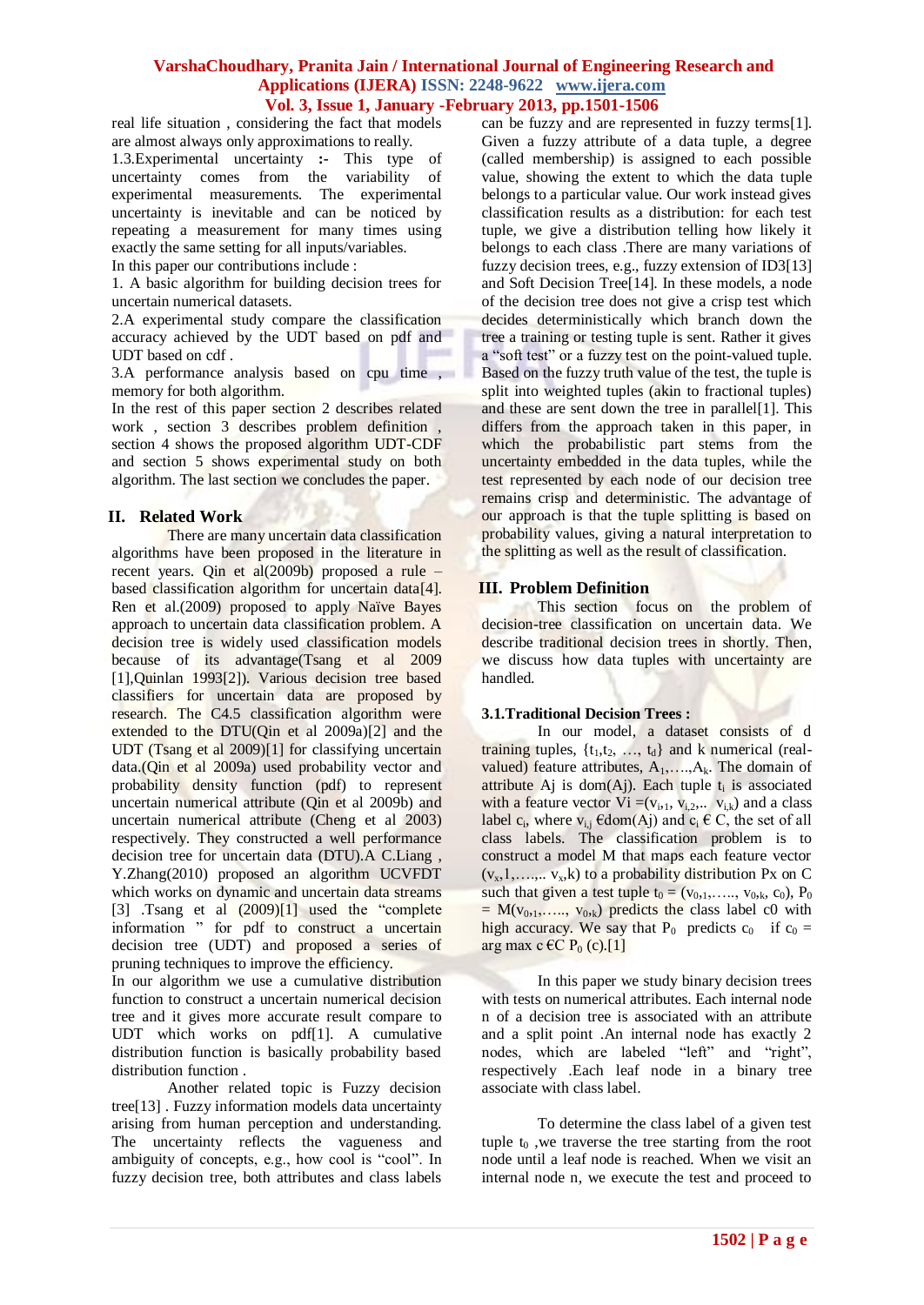the left node or the right node accordingly. Eventually, we reach a leaf node m. The probability distribution Pm associated with m gives the probabilities that  $t_0$  belongs to each class label c  $\in$  C. For a single result, we return the class label  $c \in C$ that maximizes Pm(c).

#### **3.2.Handling uncertainty:**

In our algorithm , a feature value is represented not by a single value , but by a cdf . In our algorithm the [cumulative distribution](http://en.wikipedia.org/wiki/Cumulative_distribution_function)  [function](http://en.wikipedia.org/wiki/Cumulative_distribution_function) (CDF) describes probability of a random variable falling in the interval (−∞, *x*].The CDF of the standard normal distribution is denoted with the capital Greek letter  $\Phi$  [\(phi\)](http://en.wikipedia.org/wiki/Phi_(letter)), and can be computed as an integral of the probability density function:

$$
p = F(x | \mu, \sigma) = \frac{1}{\sigma \sqrt{2\pi}} \int_{-\infty}^{x} e^{\frac{-(t-\mu)^2}{2\sigma^2}} dt
$$
 eq.(1)

Numerical methods for calculation of the standard normal CDF are as follows For a generic normal random variable with mean  $\mu$  and variance  $\sigma^2 > 0$  the CDF will be equal to

$$
F(x; \mu, \sigma^2) = \Phi\left(\frac{x - \mu}{\sigma}\right) = \frac{1}{2} \left[1 + \text{erf}\left(\frac{x - \mu}{\sigma\sqrt{2}}\right)\right], \quad x \in \mathbb{R}.
$$
  
Eq. (2)

 $eq.(2)$ 

3.3.Propertiesof cdf :

3.3.1 The standard normal CDF is 2-fold rotationally symmetric around point  $(0, \frac{1}{2})$ :  $\Phi(-x) = 1 - \Phi(x)$ . 3.3.2 The derivative of  $\Phi(x)$  is equal to the standard normal pdf  $\phi(x)$ :  $\Phi'(x) = \phi(x)$ .

3.3.3 The [antiderivative](http://en.wikipedia.org/wiki/Antiderivative) of  $\Phi(x)$  is:  $\int \Phi(x) dx = x \Phi(x)$  $+\phi(x)$ 

#### **IV. Algorithm for UDT-CDF**

Input : the training dataset DS (Japanese vowel) ; the set of candidate attributes att-list Output : An uncertain numerical tree Begin

4.1 create a node N;

4.2 if (DS are all of the same class, C)then

4.3 return N as a leaf node labeled with the class C;

4.4 else if (attribute –list is empty)then

4.5 return N as a leaf node labeled with the highest weight class in DS;

4.6 endif;

4.7 select a test-attribute with the highest probabilistic information gini index to label node N; 4.8 if (test-attribute is uncertain numeric ) then

4.9 binary split the data from the selected position p; 4.10for (each instance i)do

4.11 if (test-attribute  $\leq$  p) then

4.12 put it into  $DS<sub>l</sub>$  left side with weight i.w;

4.13 Else if (test-attribute>p)then

4.14 Put it into  $DS$ <sub>r</sub> right side with weight i.w; 4.15 else

4.16 put it into  $DS<sub>L</sub>$  with weight

 $i.w(1)*$ 

$$
p = F(x | \mu, \sigma) = \frac{1}{\sigma \sqrt{2\pi}} \int_{-\infty}^{x} \frac{-(t-\mu)^2}{2\sigma^2} dt \qquad \text{eq.}(1)
$$

4.17 put it into  $DS_R$  with weight i.w(2)\*

$$
p = F(x | \mu, \sigma) = \frac{1}{\sigma \sqrt{2\pi}} \int_{-\infty}^{x} \frac{-(t-\mu)^2}{2\sigma^2} dt \qquad \text{eq.}(1)
$$

4.18 endif;

4.19 end for;

The basic concept of this algorithm as follows:

(1)The tree starts as a single node representing the training samples (step 1).

(2) If the samples are all of the same class; then the node becomes a leaf and is labeled with that class  $(\text{step2 and } 3)$ .

(3) Otherwise, the algorithm uses a probabilistic measure, known as the probabilistic information gini index, as the criteria for selecting the attribute that will best separate the samples into an individual class (step 7). This attribute becomes the "test" attribute at the node. к

(4) If the test attribute is uncertain numerical, we split for the data at the selected position p (steps 8 and 9).

(5) A branch is created for test-attribute  $\leq p$  or testattribute > p respectively. If an instance's test attribute value is less than or equal to p , it is put into the left branch with the instance's weight i  $(w(1))$ . If an instance's test attribute value is larger than p , it is put into the right branch with the instance's weight i  $(w(2))$ . If an attribute's value covers the split point p ( $-\infty \le p \le \infty$ ), it is put into the left branch with weight i .w∗ cdf eq.

$$
p = F(x | \mu, \sigma) = \frac{1}{\sigma \sqrt{2\pi}} \int_{-\infty}^{\infty} \frac{-(t-\mu)^2}{2\sigma^2} dt
$$
 eq.(1)

(6) And for right branch with weight i .w∗cdfeq(1). Then the dataset is divided into  $Ds<sub>l</sub>$  and  $DS<sub>r</sub>$  (steps 10-19).

(7) The algorithm recursively applies the same process to generate a decision tree for the samples.

(8) The recursive partitioning process stops only when either of the following conditions becomes true:

(8.1) All samples for a given node belong to the same class (steps 2 and 3),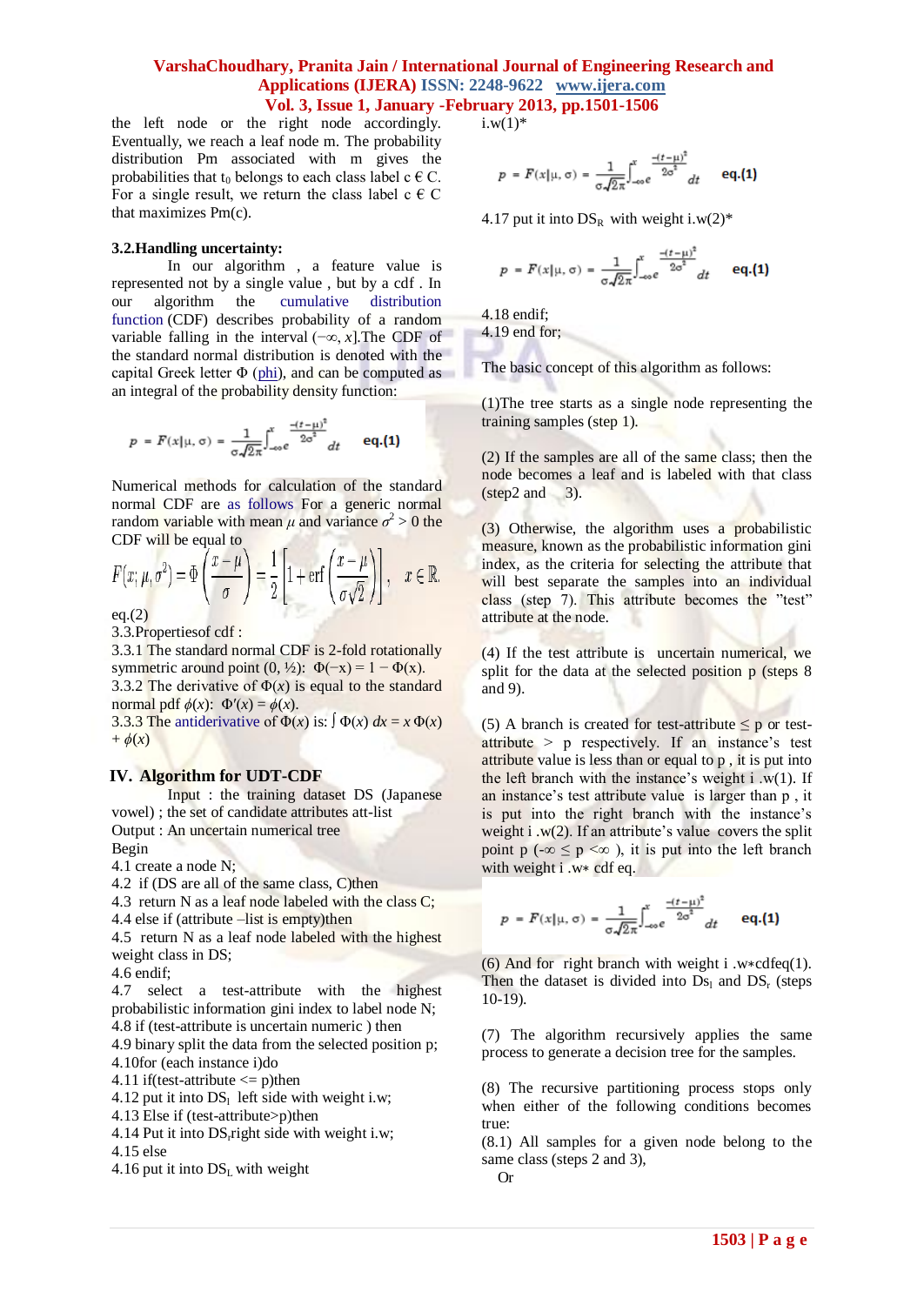(8.2) There are no remaining attributes on which the samples may be further partitioned (step 4). In this case, the highest weight class is employed (step 5). This involves converting the given node into a leaf and labeling it with the class having the highest weight among samples. Alternatively, the class distribution of the node samples may be stored.

### V. **Experiments**

In this section , we present the experimental results of the proposed decision tree algorithm .we have implemented UDT based on pdf[1]and UDT based on cdf and applied them to real data sets which name is Japanese vowel .it is taken from the UCI Machine Learning Repository[11]. This data set chosen because this contain mostly numerical attributes obtained from measurements.

The Japanese vowel data set have 640tuples, in which 270 are training tuples and 370 are the test tuples .Each tuple representing anutterance of Japanese vowels by one of the 9 participatingmale speakers. Each tuple contains 12 numerical attributes, which are LPC (Linear Predictive Coding) coefficients. These coefficients reflect important features of speech sound. Each attribute value consists of 7–29 samples of LPC coefficients collected over time. These samples represent uncertain information and are used to model the cdf of the attribute for the tuple. The class label of each tuple is the speaker id. The classification task is to identify the speaker when given a test tuple.

We implemented UDT-CDF on MATLAB 7.8.0(R2009a) , the experiments are executed on pc with Intel (R)Pentium(R) ,2.30GHZ CPU and 2.00 GB main memory.

### **5.1 Accuracy:**

The overall accuracy of calculate in this graph. (The accuracy of the classifier is determined by the percentage of the test data set that is correctly classified).We first examine the accuracy of the algorithms , which is shown in figure 1.



fig: 1 UDT-CDF accuracy on uncertain numerical data sets

In figure x-axis defines time and y-axis defines memory .the dotted line indicates accuracy achieved by UDT-CDF .

### **5.2 Execution time:**

The Execution time or CPU time of a algorithm is defined as the time spent by the system executing that particular algorithm, including the time spent executing run-time or system services on its behalf. we examine the execution time of the algorithms, which is shown in figure 2.



fig: 2 UDT-CDF cputime on uncertain numerical data sets

The diagram show cputime (in seconds) or execution time of UDT-PDF and UDT-CDF .where x-axis defines time and y-axis defines pdf, cdf algorithms. Our proposed algorithm takes less time for execution of uncertain numerical datasets. The first bar defines execution time of udt-pdf and second bar defines the execution time taken by udtcdf.

### **5.3Memory**

We examine the memory space used by the algorithms , which is shown in figure 3.



fig: 3 Memory graph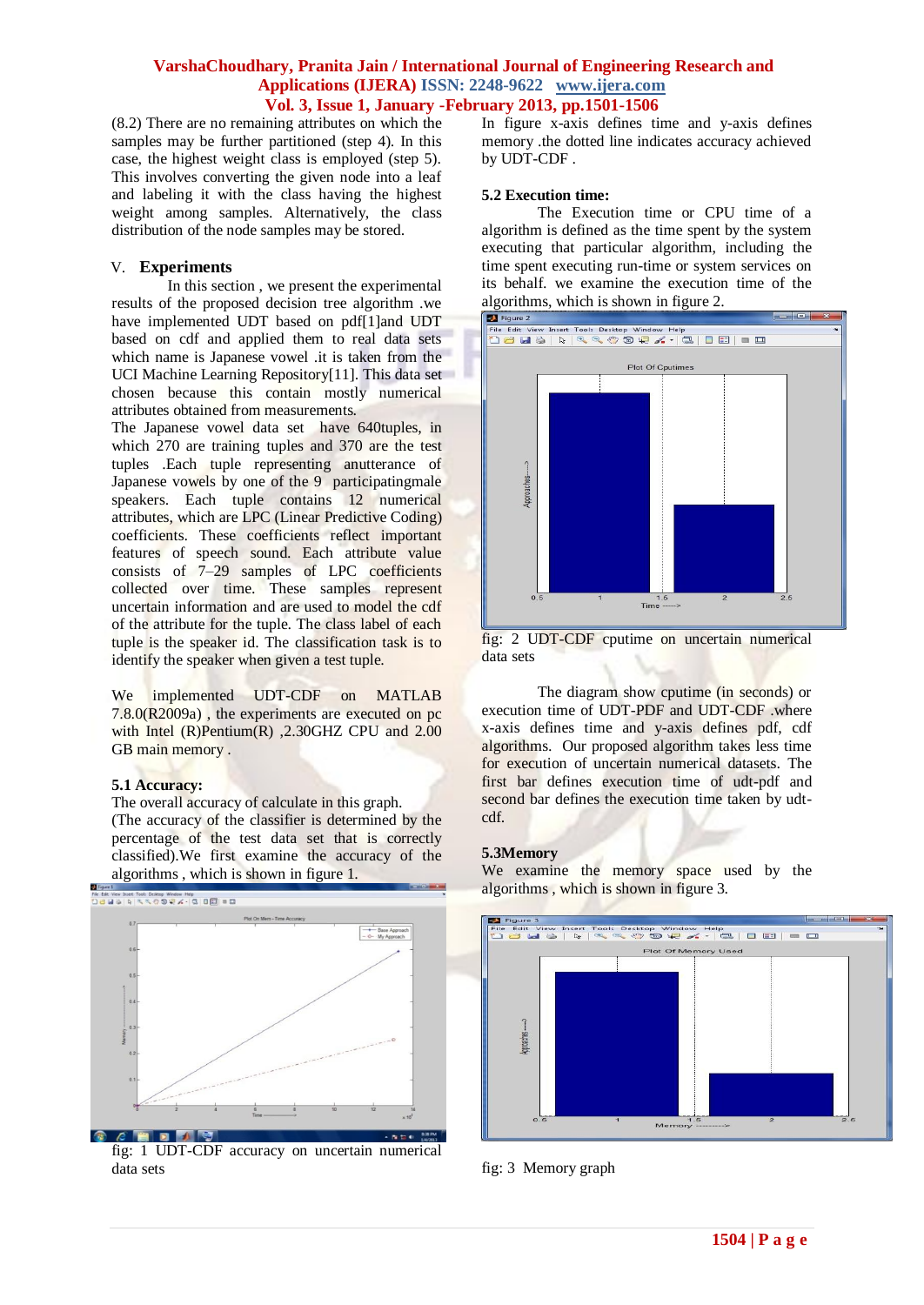while we use complete information for plot a uncertain decision tree then we need more memory space for storing the information. The figure 3 memory graph defines memory space used by UDT-PDF and UDT-CDF. Where first bar for UDT-PDF and second graph for UDT-CDF.

#### **5.4 Classification diagram :**



fig:4 UDT-PDF decision tree

Rules for classification of UDT-PDF:

- 1 if x1<0.117465 then node 2 else node 3
- 2 if x9<0.39492 then node 4 else node 5
- 3 if x1<0.120901 then node 6 else node 7
- $4 \text{ class} = \text{Smith}$
- $5 \text{ class} = \text{Mary}$
- 6 if x2<0.369726 then node 8 else node 9
- 7 if x1<0.130256 then node 10 else node 11
- $8$  class = Gangnam
- $9 \text{ class} = \text{Woody}$
- $10 \text{ class} = \text{coll}$
- 11  $class = \text{Gangnam}$



#### **DEA**

fig:5UDT-CDF decision tree Rules for classification UDT-CDF:

- 1 if x1<0.941063 then node 2 else node 3
- 2 if x1<0.938852 then node 4 else node 5
- 3 if x9<0.443404 then node 6 else node 7
- 4 if x1<0.932693 then node 8 else node 9
- 5 if x1<0.940004 then node 10 else node 11
- $6 \text{ class} = \text{Smith}$
- $7 \text{ class} = \text{Mary}$
- $8 \text{ class} = \text{Gangnam}$
- $9 \text{ class} = \text{coll}$
- $10 \text{ class} = \text{Gangnam}$
- $11 \text{ class} = \text{Woody}$

Fig4.and 5 shows the diagram of decision tree of UDT-PDF and UDT-CDF .The classification rules describe how the classified

|            |  | The table 1.1 shows the result analysis of both |  |
|------------|--|-------------------------------------------------|--|
| algorithm. |  |                                                 |  |

|  |              | <b>Total no.of Blocks</b> | Total no.of Users | Approach Used | Execution accuracy |                   |             |
|--|--------------|---------------------------|-------------------|---------------|--------------------|-------------------|-------------|
|  | Dataset Use  |                           |                   |               | Memory Used        | <b>Total time</b> |             |
|  |              |                           |                   |               |                    | <b>Overall</b>    | Cpu Access  |
|  | ae.train.dat | 270                       |                   | P.D.F.        | 1.876 K.B.         | 1.360 s           | 2.68 m.s.   |
|  |              |                           |                   | C.D.F.        | 1.275 K.B.         | 1.001 s           | 2.13 m.s.   |
|  | ae.test.dat  | 370                       |                   | P.D.F.        | 2.120 K.B.         | 1.520 s           | $3.68$ m.s. |
|  |              |                           |                   | C.D.F.        | 1.925 K.B.         | 1.223 s           | 3.452 m.s.  |

From the table-1.1 we see that UDT-CDF builds more accurate decision trees than UDT[1]. The Japanese vowel dataset is used for experiment which contain two sets firstly training dataset(ae.train.dat) and second is testing dataset (ae.test.dat). A training set has 270 blocks and test set has 370 blocks. The total numbers of user are 9.The total memory used by UDT-CDF is 1.275K.B while UDT-PDF takes 1.876K.B for same training set. We see that not only UDT-CDF takes less memory for training set but also for test set. The total execution time of both algorithm is define in table , where UDT-CDF takes less cputime for execution.

### **VI. Conclusion**

We have implemented a new algorithm UDT-CDF for classification of uncertain numerical data sets. Our algorithm gives a novel result in terms of memory, execution time and accuracy. Our algorithm can able to work on discrete random variables data sets and continuous random variables data sets.

### **References**

- [1] S.Tsang ,B.Kao, K.Y.Yip, W-S Ho and S-D.Lee; (2009) *Decision Trees For Uncertain Data* in IEEE.
- [2] B.Qin ,Y.Xia and F.Li ;(2009) , *DTU:A decision tree for classifying uncertain data*  the PAKDD pp,4-15.